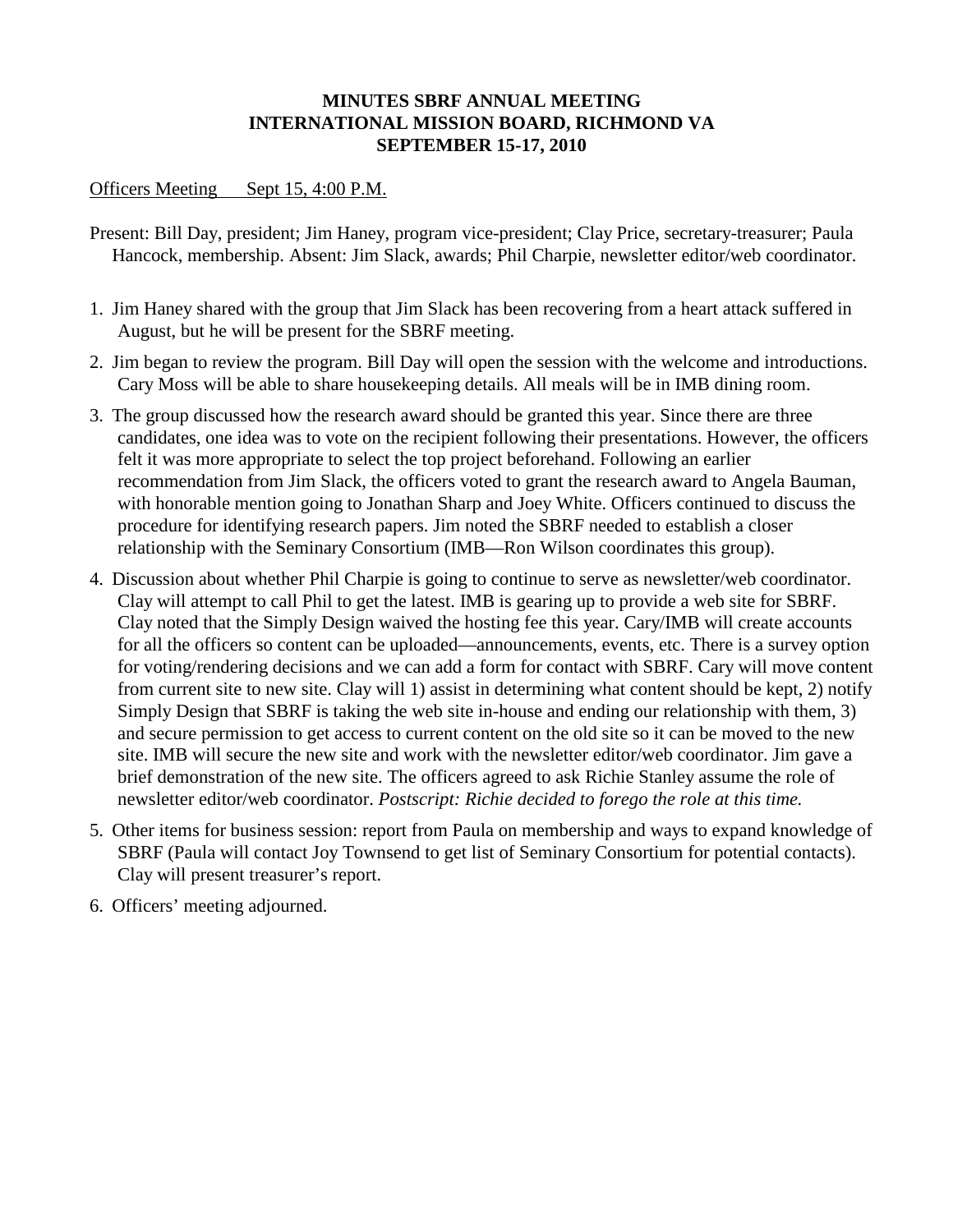Annual SBRF Business Session Thursday 2:30 P.M.

- 1. SBRF called into business session by Bill Day.
- 2. Clay Price brought the financial report. The report showed income of \$750 from dues/registrations and expenses of \$109.70 as payment for a lifetime membership plaque for Clark Scanlon. The balance on hand was \$2,670.23. Additional dues/registration fees will be collected during the session and additional expenses will be distributed for the research award and speaker honorarium. A revised financial report will be attached to these minutes after final bills related to the meeting have been paid.

[*Post-SBRF Addendum to Business Meeting—as of December 31, 2010, income was \$1,195 and expenses were \$1,764.26 for a net operating loss of \$569.26. Current balance was \$1,460.67. At this time there are 22 paid members and 9 lifetime members. The \$200 research award was presented to Angie Bauman, NOBTS.*]

- 3. Jim Haney announced plans to move the SBRF web site to the SharePoint tool at IMB. This option will not require a setup fee or monthly hosting fees. SBRF officers will be able to post content although we will continue to have an SBRF officer who will coordinate web activities. Clay will contact Simply Design to let them know SBRF is terminating our license for annual hosting and maintenance of the former site. The sbrf.net web domain name was originally acquired by Lifeway and that domain name has been moved to the IMB for the new site. Note: Simply Design waived the \$150 annual maintenance fee for 2010.
- 4. Bill Day announced the Sept. 14-16, 2011 meeting will be held at Lifeway in Nashville. The North American Mission Board is the tentative site for September 19-21, 2012. Staff meetings at NAMB will conflict with the 2011 SBRF dates so Paula will check on the possibility of moving the dates to the following week: Sept. 21-23, 2011. SBRF members and contacts will be notified if the dates are changed. [*Post-SBRF Addendum to Business Meeting—original dates Sept. 14-16, 2011 were kept.*]
- 5. Bill Day asked the group to notify Paula Hancock of potential new members. Paula will follow-up to invite these persons to join the SBRF.
- 6. Bill Day opened the session to new business.
- 7. 2010 SBRF business adjourned.

Respectfully submitted, Clay Price, SBRF Secretary-Treasurer September 16, 2010

Attachments: List of 2009-2011 SBRF Officers, 2010 SBRF Meeting Agenda, Constitution, Treasurer's Report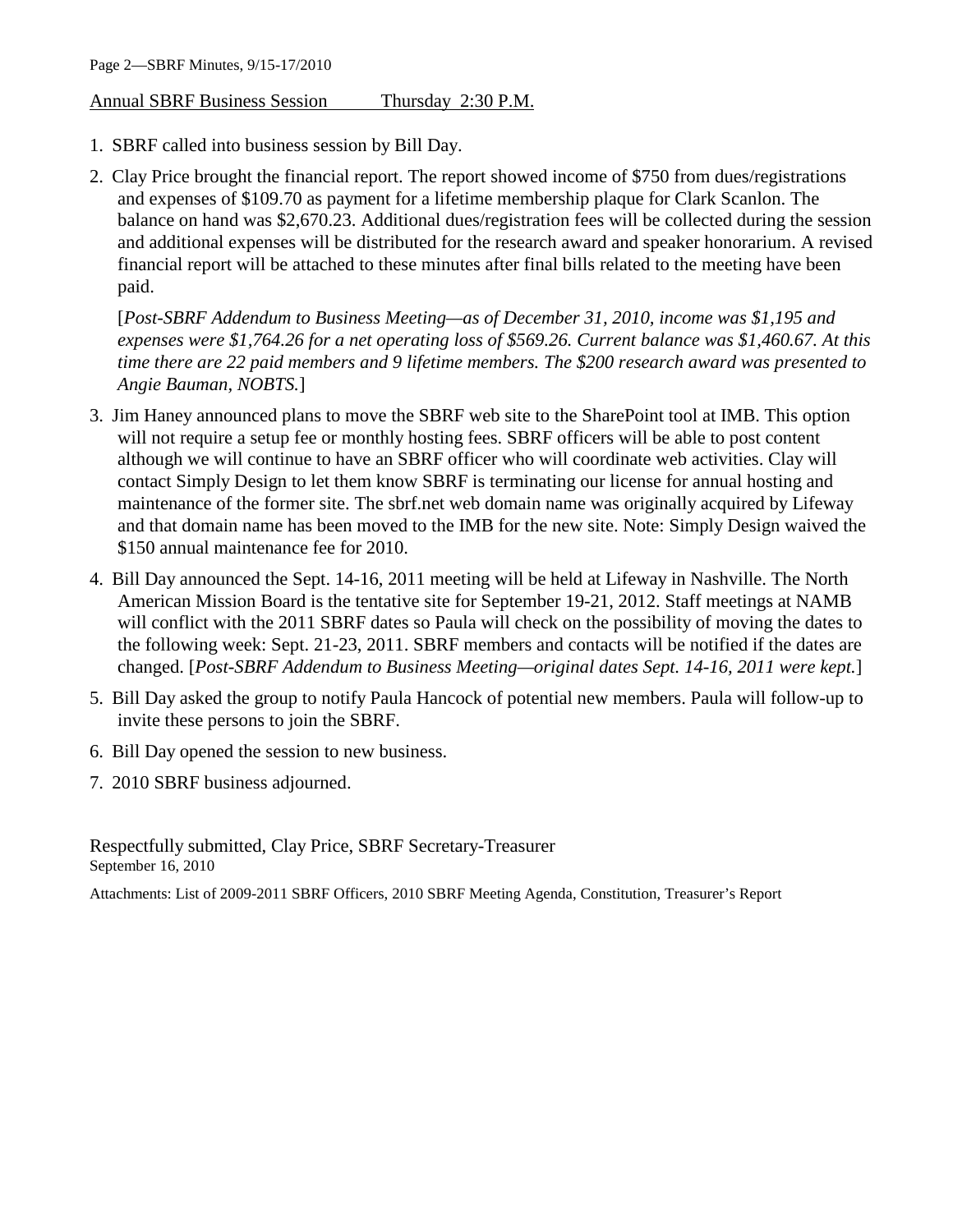Home Phone: (803) 865-8923

E-mail: [philcharpie@scbaptist.org](mailto:philcharpie@scbaptist.org)

# **Southern Baptist Research Fellowship Officers for 2009-2011 (9/17/09)**

| <b>Bill Day</b>     |                                               | President                         |
|---------------------|-----------------------------------------------|-----------------------------------|
|                     | New Orleans Baptist Theological Seminary      |                                   |
| 3939 Gentilly Blvd. |                                               |                                   |
|                     | New Orleans, LA 70126                         |                                   |
| Phone:              | (504) 282-4455 x3320                          |                                   |
| E-mail:             | bday@nobts.edu                                |                                   |
| Jim Haney           |                                               | Program Vice-President            |
|                     | <b>International Mission Board</b>            |                                   |
| PO Box 6767         |                                               |                                   |
|                     | Richmond, VA 23230-0767                       |                                   |
| Phone:              | $(804)$ 219-1228                              |                                   |
| E-mail:             | JHaney@imb.org                                |                                   |
| Paula Hancock       |                                               | Membership Vice-President         |
|                     | <b>Lifeway Christian Resources</b>            |                                   |
| One LifeWay Plaza   |                                               |                                   |
|                     | Nashville, TN 37234-0118                      |                                   |
| Phone:              | $(615)$ 251-3876                              |                                   |
| E-mail:             | paula.hancock@lifeway.com                     |                                   |
| Clay Price          |                                               | Secretary-Treasurer               |
|                     | <b>Baptist General Convention of Texas</b>    |                                   |
| 333 N Washington    |                                               |                                   |
|                     | Dallas, TX 75246-1798                         |                                   |
| Phone:              | $(214)$ 828-5138                              |                                   |
| E-mail:             | clay.price@bgct.org                           |                                   |
| Jim Slack           |                                               | Awards Chairperson                |
|                     | <b>International Mission Board</b>            |                                   |
| PO Box 6767         |                                               |                                   |
|                     | Richmond, VA 23230-0767                       |                                   |
| Phone:              | $(800)$ 999-1228                              |                                   |
| E-mail:             | jslack@imb.org                                |                                   |
| Phil Charpie        |                                               | Newsletter Editor/Web Coordinator |
|                     | Consultant, South Carolina Baptist Convention |                                   |
| 125 Firebridge Rd   |                                               |                                   |
|                     | Columbia SC 29223-5110                        |                                   |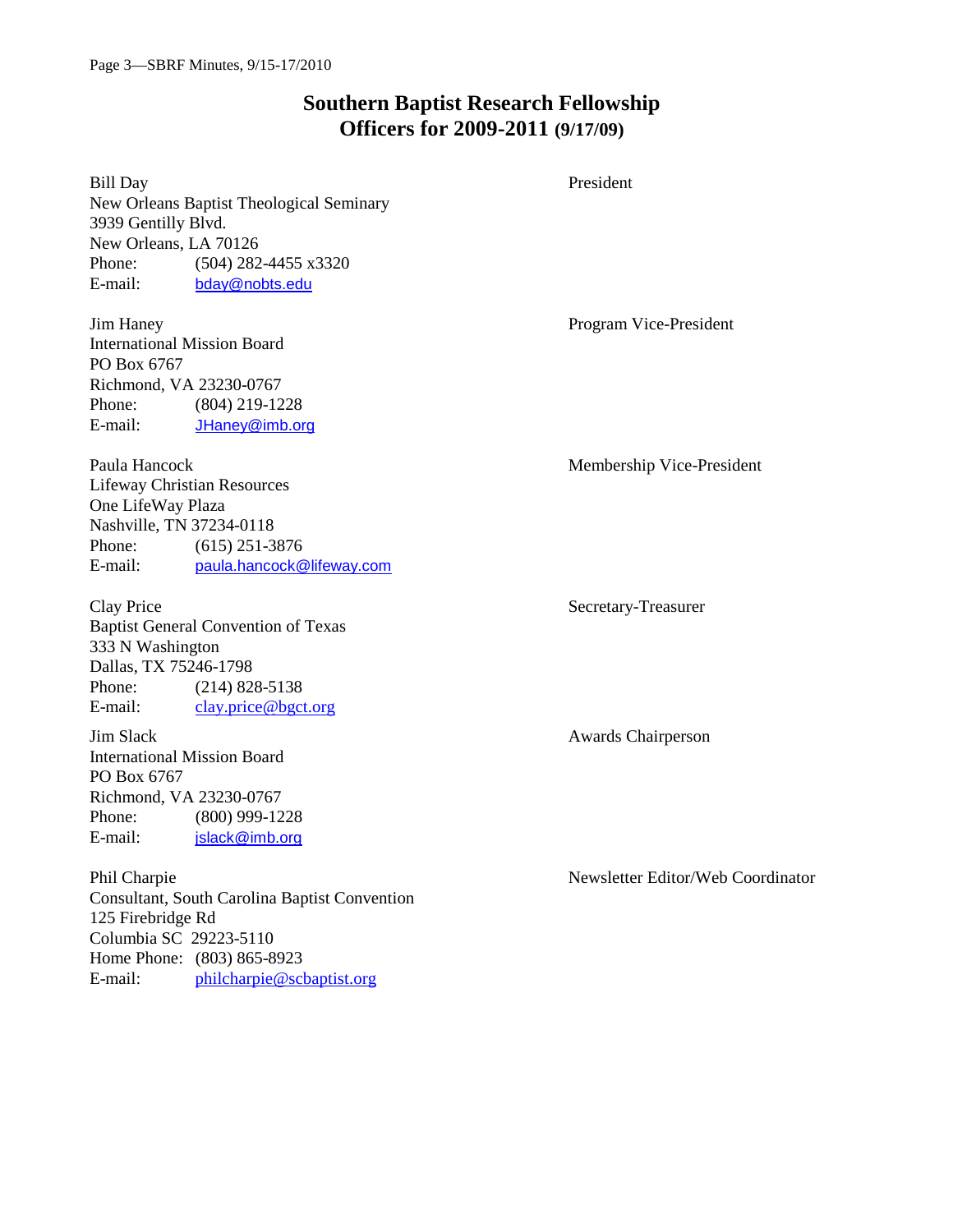Southern Baptist Research Fellowship Agenda

September 15-17, 2010, International Mission Board, Richmond VA

## **Wednesday, September 15, 2010**

4:00 PM.......Officers Meeting

6:00 PM….. Dinner (open to early arrivals), all lunches/dinners at IMB, included in registration fee

## **Thursday, September 16, 2010 Theme: Bridges and Barriers to Multiplying Churches**

- 8:30 AM........SBRF Registration Begins
- 9:00 AM........Welcome, Announcements, and Introductions
- 10:00 AM....…**Presentation #1 –** Dr. Bill Day Southern Baptists: Where We Are and Who We Are/Are Not Reaching

10:45 AM........Discussion of Presentation

11:00 AM........Break

11:30 AM........**Presentation #2 –** Jim Slack – Bleeders and Barriers to Mission Movements

- 12:30 PM.........Lunch
- 1:30 PM....….**Presentation #3 –** Lizette Beard Overview for Receptivity and Best Practices of Evangelism and Church Planting Work among First Generation Immigrants in North America
- 2:15 PM.........Discussion of Presentation
- 2:30 AM........Business Meeting of SBRF
- 3:00 PM…….Break
- 3:30 PM…….Jim Haney Criteria for Consideration of Research Studies for Recognition
- 4:00 PM.……**Award Candidate Presentation #1** Joey White A Historical Examination of Southern Baptist Church Planting in San Diego County, California [Joey unable to attend SBRF]
- 4:30 PM……. **Award Candidate Presentation #2** Jonathan Sharp A Qualitative Study of Selected Aspects of Ecclesiology with the Baptist Convention of Western Cuba
- 5:00 PM……. **Award Candidate Presentation #3** Angela Bauman Distinguishing Characteristics of Evangelistic Youth Ministries in Southern Baptist Churches
- 5:30 PM…….SBRF Banquet and Awards Presentation
- 6:30 PM……. **Presentation #4** Charles Price Strategic Initiatives in San Antonio Baptist Association in Facilitating Kingdom Growth

## **Friday, September 17, 2010**

- 9:00 AM.........**Presentation #5 –** Ken Sterling The Church That Reaches Grandkids
- 9:45 AM.........Discussion of Presentation
- 10:00 AM.........Break
- 10:30 AM.........**Presentation #6 –** Eugenia Frieburger –Governance in Multi-site Churches
- 11:15 AM.........Discussion of Presentation
- 11:30 AM.........SBRF Open Forum Session
- 12:30 PM......... Lunch and Close of SBRF Annual Meeting
- Presenters
- Angela Bauman Graduate Student, New Orleans Baptist Theological Seminary
- Lizette Beard Lifeway
- Bill Day Professor of Evangelism and Church Health, New Orleans Baptist Theological Seminary
- Eugenia Frieburger Virginia Baptist Mission Board
- CharlesPrice San Antonio Baptist Association
- Jonathan Sharp Graduate student, New Orleans Baptist Theological Seminary
- Jim Slack Field Services and Assessment Consultant, Global Research IMB
- Ken Sterling New Zion Baptist Church, Covington, Louisiana
- Joey White Graduate student, Mid-America Baptist Theological Seminary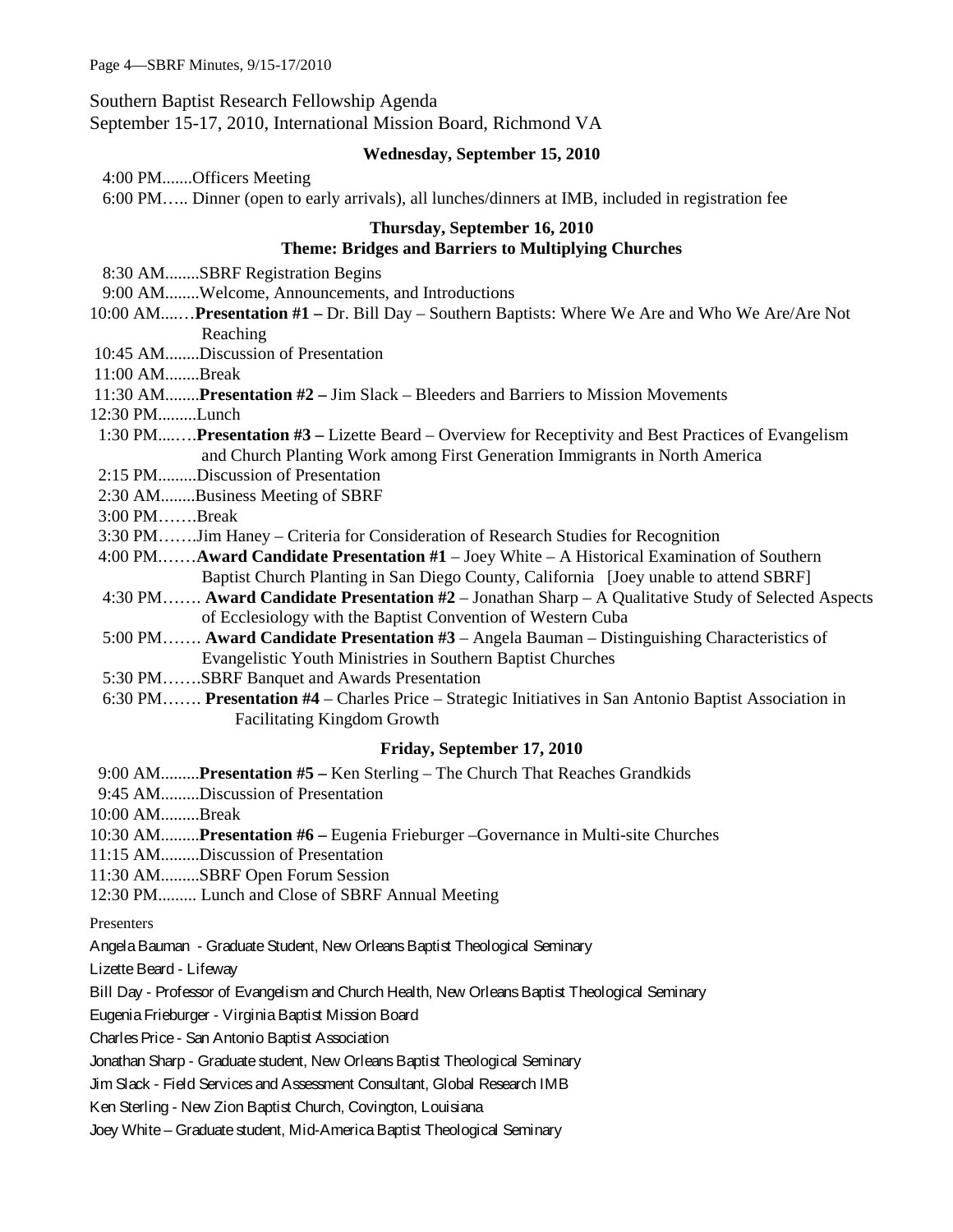## **CONSTITUTION OF THE SOUTHERN BAPTIST RESEARCH FELLOWSHIP**

#### ARTICLE I - NAME

The name of the organization shall be The Southern Baptist Research Fellowship.

#### ARTICLE II - PURPOSES AND OBJECTIVES

The purpose of this organization is to provide an informal forum for Southern Baptists with professional interests in and/or assignments for religious research.

The objectives of this Fellowship are:

- 1. To contribute to the development of a more comprehensive understanding of the scientific study of religion, church and denomination;
- 2. To stimulate the development of basic research skills through the sharing of research efforts and data bases;
- 3. To further the understanding of the role of research skills through the sharing of research efforts and data bases;
- 4. To promote maximum use and the practical application of religious research in the work of the conventions and their agencies, associations, and local churches, particularly in development and evaluation of programs;
- 5. To provide a supporting fellowship for members and to give recognition for outstanding professional achievement.

## ARTICLE III - MEMBERSHIP

#### Section 1. Members

The members of the Fellowship shall be, upon receipt of annual dues,

- 1. Interested employees of any Southern Baptist church, association, state convention agency, or convention agency engaged in the work of religious research or statistics;
- 2. Interested employees of any Southern Baptist church, association, state convention agency, or convention wide agency whose work includes the use of religious research or statistics; or
- 3. Other interested Southern Baptists whose work relates to the execution or use of religious research or statistics.

#### Section 2. Charter Members

A charter member of the Fellowship is any person enrolled as a member before the end of June, 1979.

## ARTICLE IV - OFFICERS

#### Section 1. Officers

The officers of the Fellowship shall be the president, the program vice-president, the membership vice-president, the newsletter editor/web coordinator, the secretary-treasurer, and the awards chairperson. The term for all offices shall be two years.

#### Section 2. Election

The officers shall be elected at an annual meeting of the Fellowship. In case of a vacancy between the annual meetings, the Administrative Committee shall appoint a person to fulfill the unexpired term.

## ARTICLE V - DUTIES OF THE OFFICERS

The duties of the offices shall be as follows:

- 1. President: The president will preside at all regular and called meetings, serve as chairperson of the Administrative Committee, serve as an ex officio member of all committees, and perform other duties required of the office.
- 2. Program Vice-President: The program vice-president shall preside at the meetings of the Fellowship as requested by the president and shall serve as chairperson of the program committee. The program vice-president will automatically succeed the president.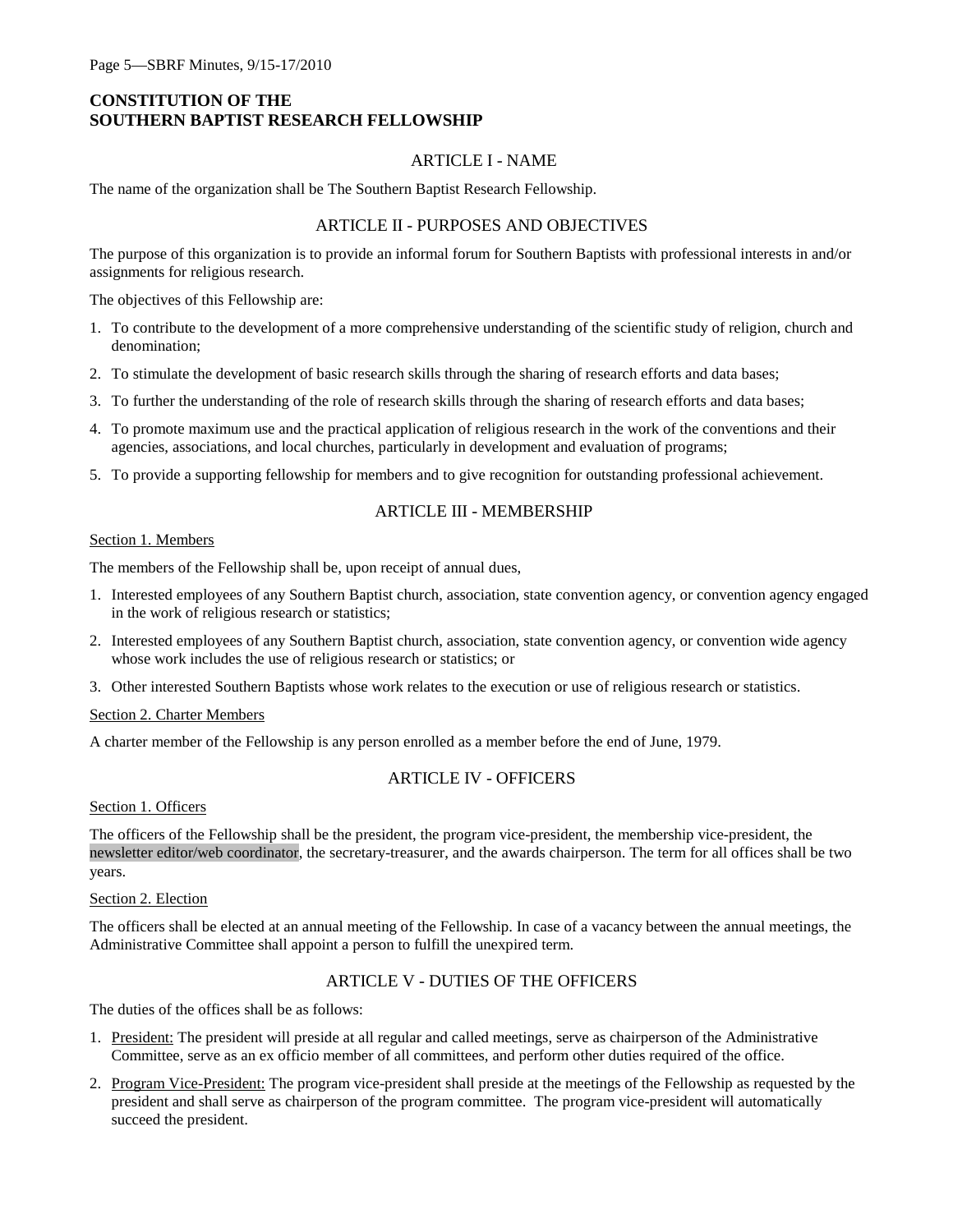#### Page 6—SBRF Minutes, 9/15-17/2010

- 3. Membership Vice-President: The membership vice-president will serve as chairperson of the membership enlistment committee.
- 4. Newsletter Editor/Web Coordinator: The Research News Bulletin editor will be responsible for editing and distributing a research news bulletin. As Web Coordinator, coordinate SBRF web presence on the Web including hosting, design, content, and technical issues; serve as chairperson of the web committee.
- 5. Secretary-Treasurer: The secretary-treasurer shall keep all records and care for all fund of the Fellowship. An annual audit report shall be made to the Fellowship.
- 6. Awards Chairperson: The awards chairperson shall serve as chairperson of the awards committee.

## ARTICLE VI - COMMITTEES

#### Section 1. Standing Committees

The standing committees of the Fellowship shall be as follows:

- 1. Administrative Committee: The Administrative Committee shall be composed of all of the officers of the Fellowship. It shall act for the Fellowship between sessions.
- 2. Program Committee: The Program Committee shall be composed of a chairperson and two members named by the Administrative Committee. It shall develop and publicize agendas for annual and special meetings of the Fellowship.
- 3. Membership Committee: The Membership Committee shall be composed of a chairperson and two members named by the Administrative Committee. It shall actively recruit members for the Fellowship in keeping with the constitutional provisions.
- 4. Awards Committee: The Awards Committee shall be composed of a chairperson and two members named by the Administrative Committee. It shall supervise an awards program in recognition of outstanding professional achievements of the members.
- 5. Web Committee: The Web Committee shall be composed of a chairperson and two members named by the Administrative Committee. The Web Committee shall coordinate all aspects of SBRF presence on the Web.

#### Section 2. Ad Hoc Committees

Ad Hoc Committees may be appointed by the president on approval of the Administrative Committee and/or the Fellowship.

## ARTICLE VII - MEETINGS

- 1. Annual meeting: The Fellowship will hold an annual meeting at a place and time to be recommended by the Administrative Committee. The meeting sites should be reasonably accessible and economical. The time and place may be changed by the Administrative Committee, provided all members are notified at least thirty (30) days in advance.
- 2. Budget for annual meeting: The Administrative Committee shall budget an amount of money for the annual meeting in time for the program Committee to take it in consideration in its planning.
- 3. Special meetings: The Fellowship may vote any special meeting of the group, or the Administrative Committee may call special meetings, provided all members are notified in advance.

### ARTICLE VIII - FINANCES

- 1. An annual budget shall be prepared by the Administrative Committee.
- 2. An annual audit of the secretary-treasurer's report shall be prepared by an Audit Committee to be appointed by the president and approved by the Administrative Committee.
- 3. Membership dues shall be determined by the fellowship, with annual review by the Administrative Committee.

## ARTICLE IX - CONSTITUTION AND BY-LAW CHANGES

The Constitution may be amended at annual meetings of the Fellowship, provided at least two-thirds of all members present approve the changes. By-laws may be added or amended by a simple majority of all members present at the meeting.

As amended 6/9/1990; 9/19/2003; area in gray adopted 9/18/2009